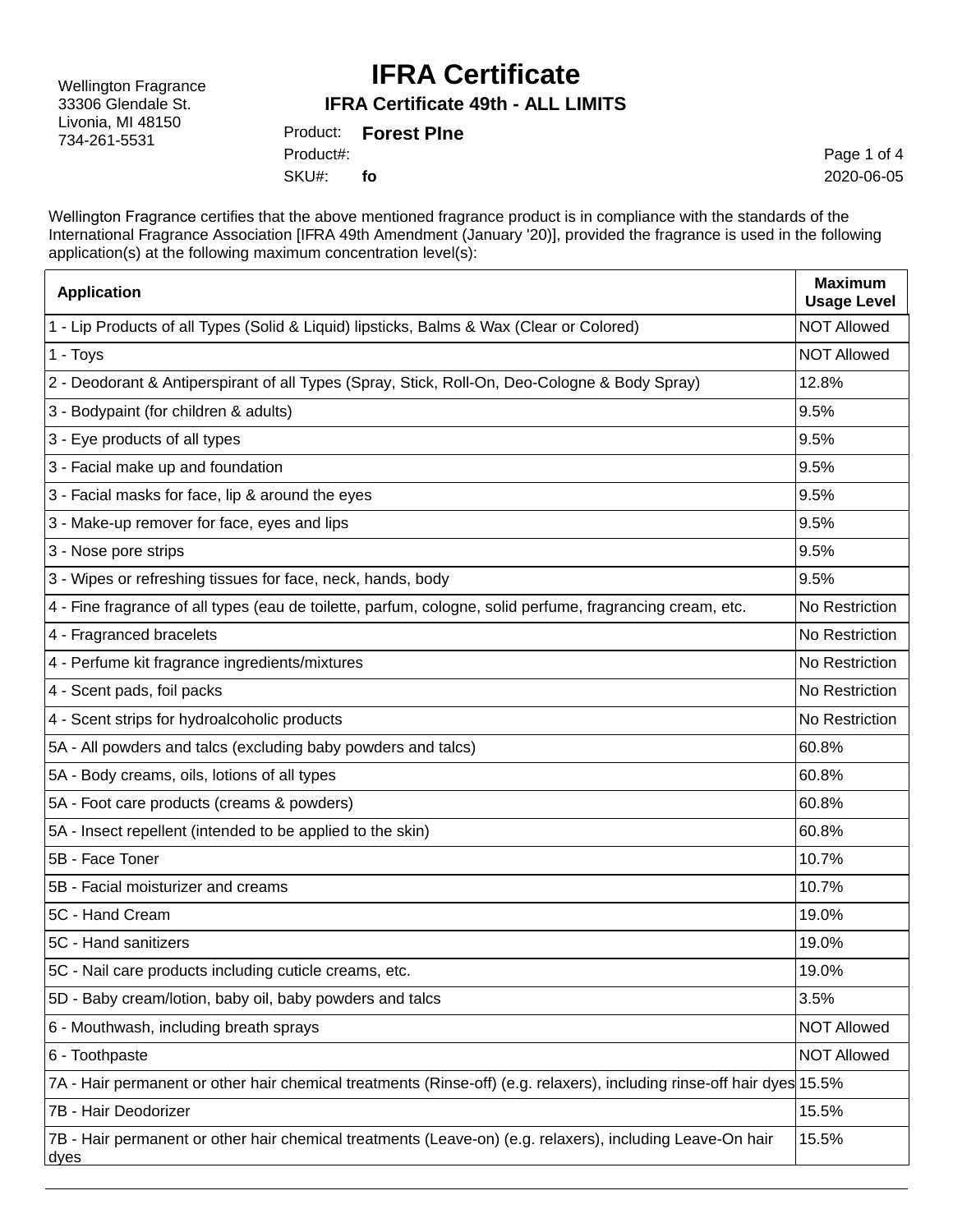# **IFRA Certificate**

#### **IFRA Certificate 49th - ALL LIMITS**

Product: **Forest PIne** SKU#: **fo** Product#:

Page 2 of 4 2020-06-05

| <b>Application</b>                                                                                                                             | <b>Maximum</b><br><b>Usage Level</b> |
|------------------------------------------------------------------------------------------------------------------------------------------------|--------------------------------------|
| 7B - Hair sprays of all types (pumps, aerosol sprays, etc.)                                                                                    | 15.5%                                |
| 7B - Hair styling aids Non-Sprays (mousse, gels, leave in conditioners)                                                                        | 15.5%                                |
| 7B - Shampoo - Dry (waterless shampoo)                                                                                                         | 15.5%                                |
| 8 - Baby Wipes                                                                                                                                 | 3.5%                                 |
| 8 - Intimate wipes                                                                                                                             | 3.5%                                 |
| 8 - Tampons                                                                                                                                    | 3.5%                                 |
| 8 - Toilet Paper (wet)                                                                                                                         | 3.5%                                 |
| 9 - All depilatories (including facial) and waxes for mechanical hair removal                                                                  | 65.0%                                |
| 9 - Baby wash, bath, shampoo                                                                                                                   | 65.0%                                |
| 9 - Bar Soap                                                                                                                                   | 65.0%                                |
| 9 - Bath gels, foams, mousses, salts, oils and other products added to bathwater                                                               | 65.0%                                |
| 9 - Body washes and shower gels of all types                                                                                                   | 65.0%                                |
| 9 - Cleanser for face, eyes and lips                                                                                                           | 65.0%                                |
| 9 - Conditioner (rinse-off)                                                                                                                    | 65.0%                                |
| 9 - Foot care products (feet are placed in a bath for soaking)                                                                                 | 65.0%                                |
| 9 - Liquid soap                                                                                                                                | 65.0%                                |
| 9 - Shampoo of all type                                                                                                                        | 65.0%                                |
| 9 - Shampoos for pets                                                                                                                          | 65.0%                                |
| 9 - Shaving creams of all types (stick, gels, foams, etc.)                                                                                     | 65.0%                                |
| 10A - Dry cleaning kits                                                                                                                        | 65.0%                                |
| 10A - Fabric softeners of all types including fabric softener sheets                                                                           | 65.0%                                |
| 10A - Floor wax                                                                                                                                | 65.0%                                |
| 10A - Fragranced oil for lamp ring, reed diffusers, pot-pourri, etc.                                                                           | 65.0%                                |
| 10A - Hand dishwashing detergent (including concentrates)                                                                                      | 65.0%                                |
| 10A - Hand wash laundry detergent (including concentrates)                                                                                     | 65.0%                                |
| 10A - Hard surface cleaners of all types (bathroom and kitchen cleansers, furniture polish, etc.)                                              | 65.0%                                |
| 10A - Household cleaning products, leather cleaning wipes, stain removers, fabric enhancing sprays,                                            | 65.0%                                |
| 10A - Household cleaning products, other types including fabric cleaners, soft surface cleaners, carpet<br>cleaners, furniture polishes sprays | 65.0%                                |
| 10A - Household cleaning products, treatment products for textiles (starch sprays, fabric treated with<br>fragrances after wash, deodorizers)  | 65.0%                                |
| 10A - Laundry pre-treatment of all types (e.g. paste, sprays, sticks)                                                                          | 65.0%                                |
| 10A - Machine laundry detergents with skin contact (e.g. liquids, powders) including concentrates                                              | 65.0%                                |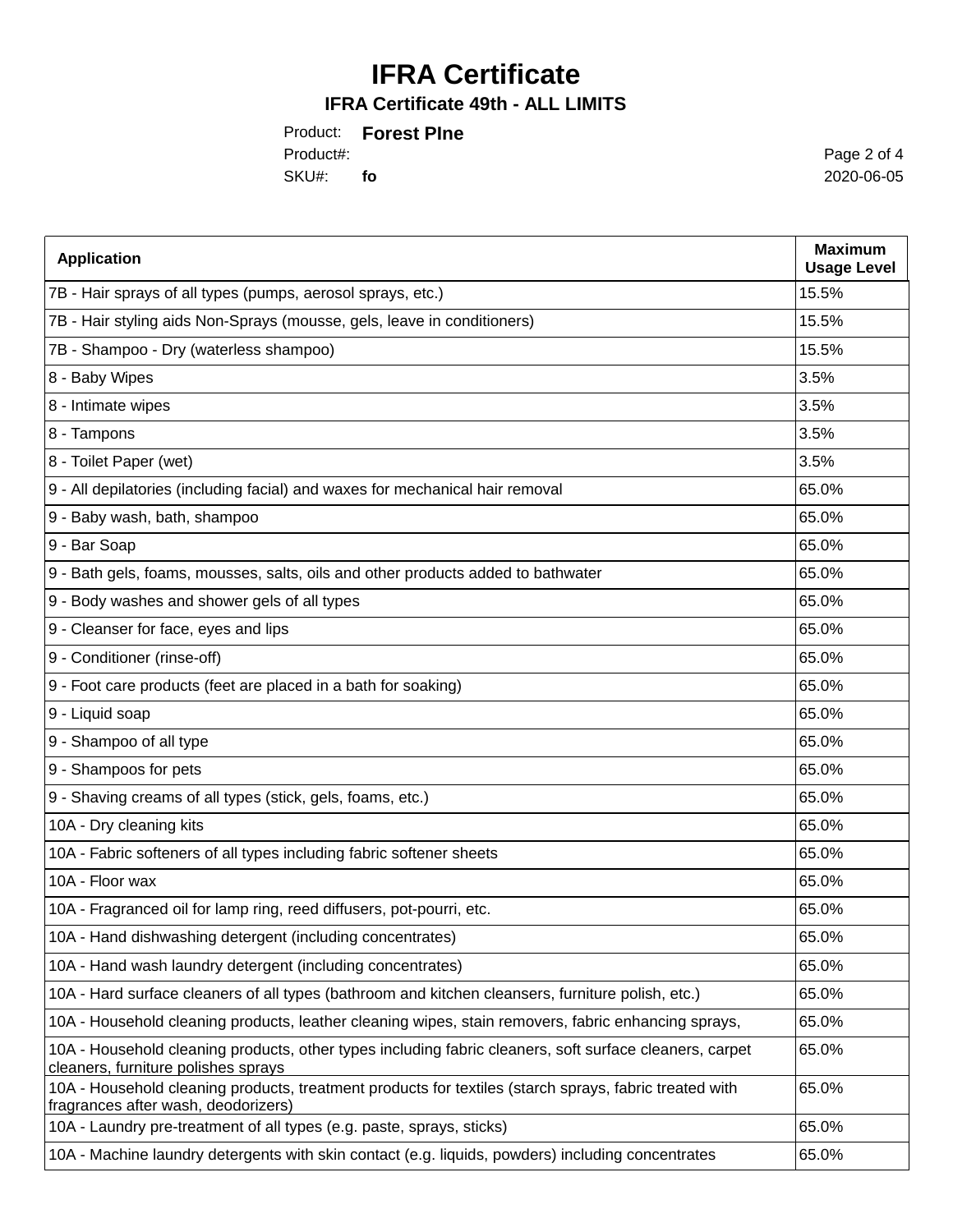# **IFRA Certificate**

### **IFRA Certificate 49th - ALL LIMITS**

Product: **Forest PIne** SKU#: **fo** Product#:

Page 3 of 4 2020-06-05

| <b>Application</b>                                                                                                                  | <b>Maximum</b><br><b>Usage Level</b> |
|-------------------------------------------------------------------------------------------------------------------------------------|--------------------------------------|
| 10A - Odored distilled water (that can be added to steam irons)                                                                     | 65.0%                                |
| 10A - Toilet seat wipes                                                                                                             | 65.0%                                |
| 10B - Aerosol/spray insecticides                                                                                                    | No Restriction                       |
| 10B - Air freshener sprays, including aerosol and pump                                                                              | No Restriction                       |
| 10B - Sprays (of all types) applied to animals                                                                                      | No Restriction                       |
| 11A - Adult incontinence pant, pad                                                                                                  | 3.5%                                 |
| 11A - Diapers (baby & adult)                                                                                                        | 3.5%                                 |
| 11A - Feminine hygiene conventional pads, liners, interlabial pads                                                                  | 3.5%                                 |
| 11A - Toilet paper (dry)                                                                                                            | 3.5%                                 |
| 11B - Facial masks (paper/protective) e.g. surgical masks not used as medical device                                                | 3.5%                                 |
| 11B - facial tissues (dry tissues)                                                                                                  | 3.5%                                 |
| 11B - Fertilizers, Solid (pellet or powder)                                                                                         | 3.5%                                 |
| 11B - Napkins                                                                                                                       | 3.5%                                 |
| 11B - Paper towels                                                                                                                  | 3.5%                                 |
| 11B - Scented socks, gloves                                                                                                         | 3.5%                                 |
| 11B - Tights with moisturizers                                                                                                      | 3.5%                                 |
| 11B - Wheat bags                                                                                                                    | 3.5%                                 |
| 12 - Air delivery systems                                                                                                           | No Restriction                       |
| 12 - Air fresheners and fragrancing of all types (Concentrated Aerosol metered doses, plug-ins, closed<br>systems, solid substrate) | No Restriction                       |
| 12 - Air fresheners and fragrancing of all types (incense, liquid refills (Cartridge), air freshening crystals)                     | No Restriction                       |
| 12 - Air fresheners and fragrancing of all types (membrane delivery, electical, powders, fragrancing sachets)                       | No Restriction                       |
| 12 - Candles of all types (including encased)                                                                                       | No Restriction                       |
| 12 - Cat litter                                                                                                                     | No Restriction                       |
| 12 - Cell phone cases                                                                                                               | No Restriction                       |
| 12 - Deodorizers/maskers not intended for skin contact (e.g. fabric drying machine deodorizers, carpet<br>powders)                  | No Restriction                       |
| 12 - Dishwash detergent and deodorizers - for Machine Wash                                                                          | No Restriction                       |
| 12 - Fuels                                                                                                                          | No Restriction                       |
| 12 - Insecticides (e.g. mosquito coil, paper, electrical, for clothing) excluding aerosols/sprays                                   | No Restriction                       |
| 12 - Joss sticks or incense sticks                                                                                                  | No Restriction                       |
| 12 - Laundry detergents with minimal skin contact (e.g. liquid tabs, pods)                                                          | No Restriction                       |
| 12 - Olfactive Board Games                                                                                                          | No Restriction                       |